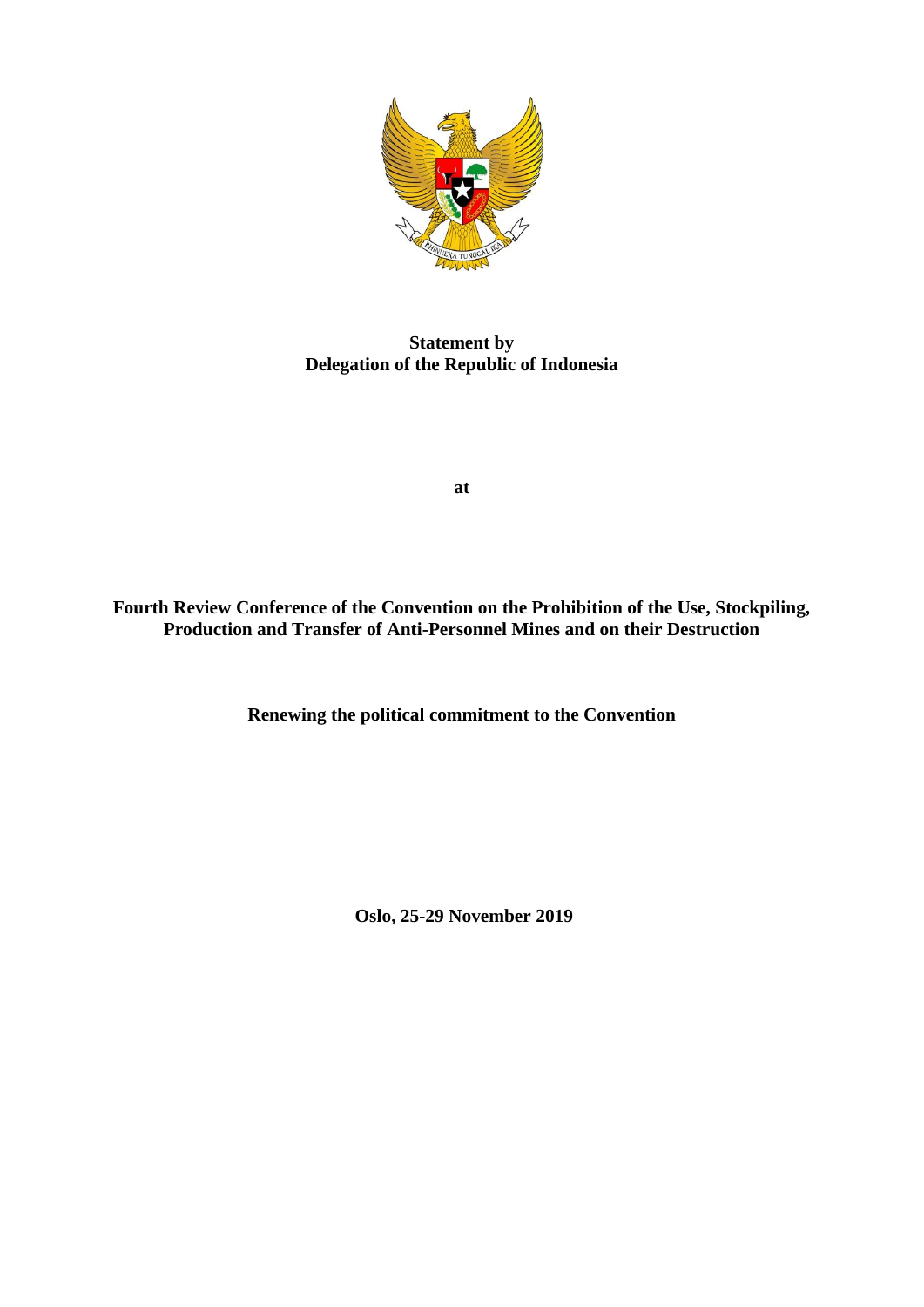## **Mr. President**,

Excellencies and Distinguished Delegates,

Since the adoption of the Convention in 1997, tremendous progress has been achieved; 164 States are Parties to the Convention, more than 50 million destroyed landmines, many successful mine clearance operations conducted all over the world, a significant slowing of landmine production and trade, as well as an increased focus on the rights of survivors. It is beyond reasonable doubts that mankind has a better place to live since the entry into force of the Convention.

Nevertheless, our work is far from done; challenges still remain ahead. More than 50 States and other areas were still believed to be contaminated by antipersonnel mines, and obstacles yet exists on integrating mine victim assistance into respective national plan, policies and programs.

## **Mr. President**,

Indonesia became part of the Convention on the Prohibition of the Use, Stockpiling, Production and Transfer of Anti-Personnel Mines and on Their Destruction, or the Ottawa Convention, through its ratification under our national Law Number 20, Year 2006. We are committed to never again to stockpile and use Anti-Personnel Mines for our national defence purposes.

As a country who played an active role in the early stages of the negotiation of the Convention and one of the first signatory states to the Anti-Personnel Mine Ban Convention, Indonesia uphold its commitment, through various and sustainable efforts, within the national, regional and international framework. As one of the largest contributing countries for peacekeeping operation under the United Nation, Indonesia continues to advance trainings and education in neutralizing landmines, which are essential to increase their skills in eradicating the severity of landmine's impact.

Within the regional framework, Indonesia is one of the founding-father of ASEAN Regional Mine Action Centre or ARMAC, established in 2016, which serves as center of excellence to assist its member states in research, knowledge and raising awareness on the effect of explosive remnants of war, including landmines, as well as collectively handle humanitarian aspect of landmines and other remnants of war based on experience sharing, skill training, and capacity building activities.

Indonesia looks forward to contributing more in the international framework. We stand ready to participating and engaging more on the efforts to promote and strengthen the Convention, especially on the universalization within our region, and advancing cooperation and assistance.